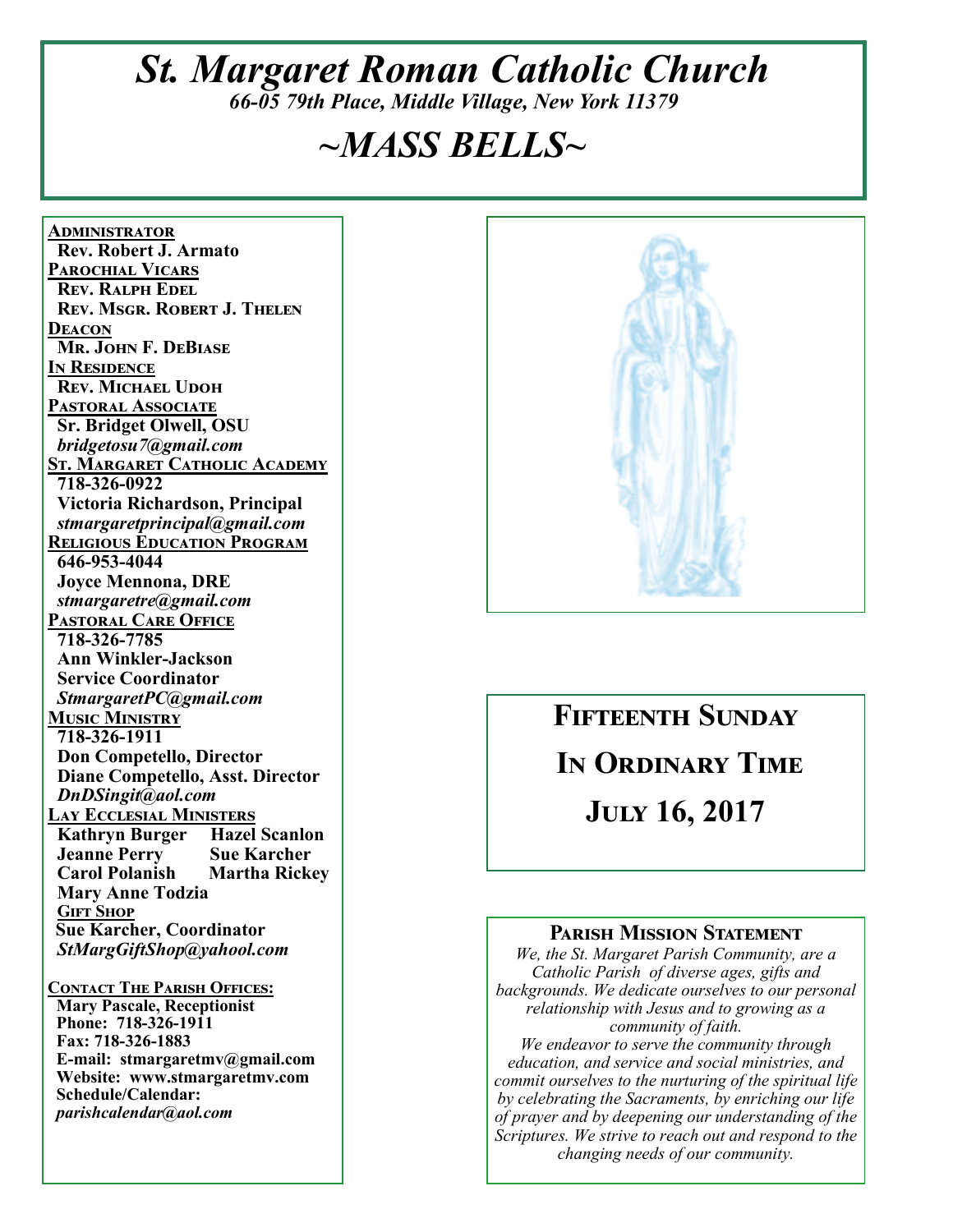#### *MASSES FOR THE WEEK*

#### **SUN. JULY 16 - FIFTEENTH SUNDAY IN ORDINARY TIME**  7:30 People of the Parish<br>9:00 Maria Ssma de Mont 9:00 Maria Ssma de Monte Carmelo/Calogero e Salvatore DiMaggio/Roberta B. Polce/ Paolo DiGiovanni/Nevenca Jelencovich/ Nicolo Mancino/ 10:30 Richard Hubert NOON Vincent R. Liguori 5:00PM Patrick J. & Mary Morrissey **MON. JULY 17 - WEEKDAY**  7:00 Benjamin Lohan 9:00 Elsie Zoeller **TUE. JULY 18 - ST. CAMILLUS DE LELLIS** 7:00 Peter Bojceniuk Margaret (Peggy) Petznick **WED. JULY 19 - WEEKDAY**  7:00 Ann Regan David P. Jones (BIRTH) **THU. JULY 20 - ST. APOLLINARIS**  7:00 People of the Parish 9:00 Thomas Domini **FRI. JULY 21 - ST. LAWRENCE OF BRINDISI**  7:00 Maurice Murphy 9:00 Rita Fisher **SAT. JULY 22 - ST. MARY MAGDALENE**  8:30 COLLECTIVE: 5:00PM Ann & Nicholas Penna/ Anthony Bencivengo **SUN. JULY 23 - SIXTEENTH SUNDAY IN ORDINARY TIME**  7:30 People of the Parish 9:00 Rosario Camariere/Roberta B. Polce/

Paolo DiGiovanni/Caterina Cusenza/

10:30 Leo McKenna

- NOON Vincent R. Liguori
- 5:00PM Maureen Connelly

#### *TOWARD HEAVEN*

*Think well. Speak well. Do well. These three things, through the mercy of God, will make a person go to Heaven.* 

### **PARISH INFORMATION**

**If you're not registered, please visit the Rectory office, which is open from Monday through Friday, 9 am to noon and 1 pm to 7:30 pm.** 

**CONFESSIONS** - Saturday, 4-4:45 pm or by appointment with a priest.

**NOVENA** to Our Lady of the Miraculous Medal Mondays after the 9am Mass.

**MORNING PRAYER** daily from Monday through Friday at 8:45 am.

**BAPTISMS** take place on the 1st and 3rd Sundays of the month. Please call the rectory for an appointment and to register your child.

**WEDDINGS MUST** be scheduled at least six months in advance by appointment with a priest or a deacon. Please call the rectory office. For marriage preparation information visit www.pre-cana.org.

**THE BEREAVEMENT GROUP** meets on the 1st and 3rd Thursday of the month at 10 am in the Convent meeting room. Call Ann at 718-326-7785.

**THE ENGLISH CHOIR** rehearses on Tuesday, at 7 pm in the Church. Tenors and baritones needed!

**IL CORO ITALIANO** prattica ogni Domenica prima della Messa Italiana.

**THE CHILDREN'S CHOIR** rehearses on Monday, from 6-7 pm in the Church. For more info, DnDsingit@aol.com

**BOY SCOUT TROOP #119** meets on Tuesdays from 7:15-9 pm in the Parish Hall. New members are welcome, age 10 1/2 & up. Call Mr. Krzewski, 718-894-4099.

**CUB PACK #119** meets on Mondays from 7-8:30 pm in the Parish Hall. New members welcome, age 6 to 10-1/2. Call Mr. Krzewski, 718-894-4099.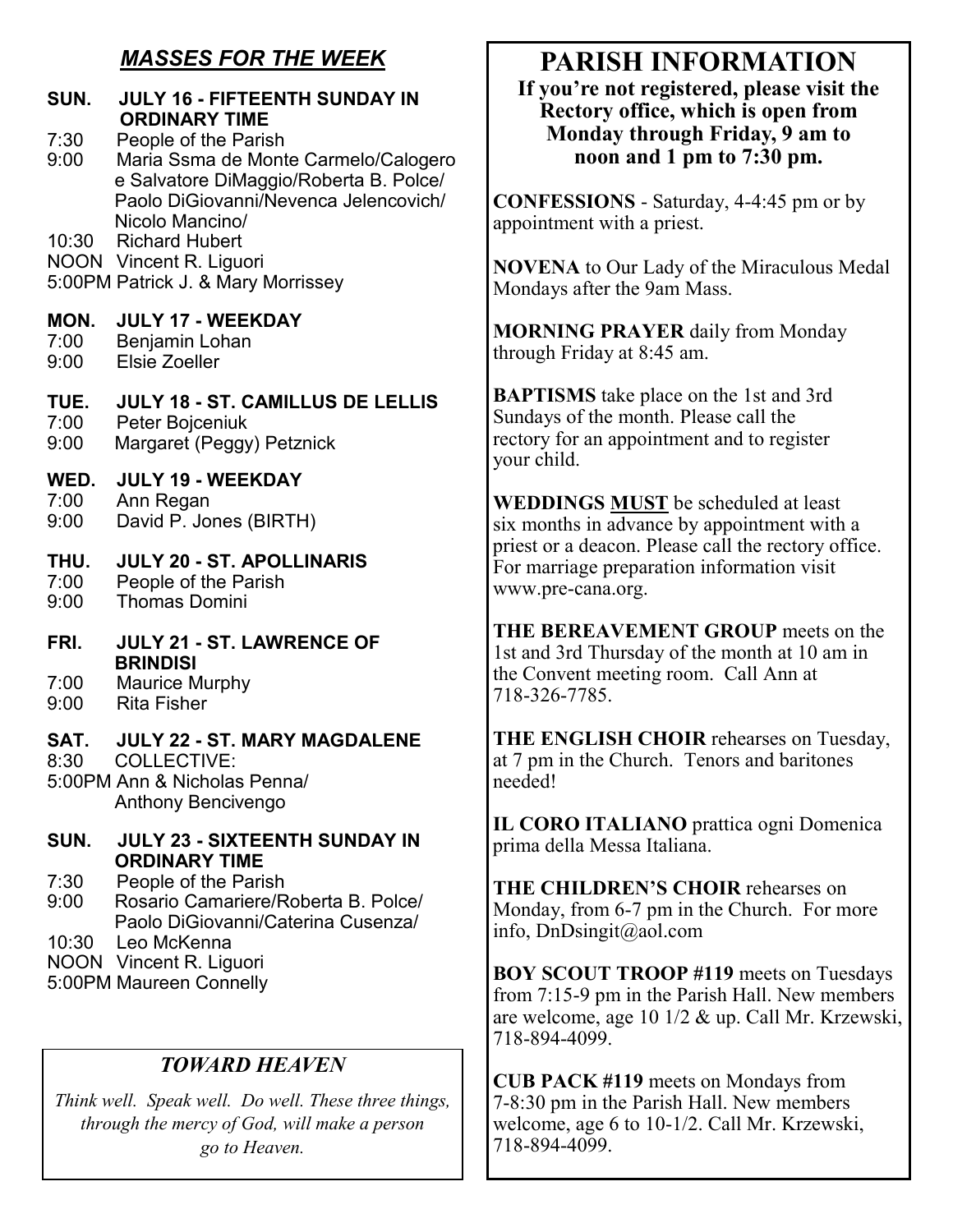## PLEASE PRAY FOR OUR SICK

Karen Guarascio, Connie Faccibene, Eileen Hinrichs, Linda Frazier, Angela Lenihan, Carol Falk, Cari Ann Falk-LoBello, Glen Falk, David J. McConville, Ronald Frazier, John Downer, Robert Sabini, Lee Falk, Patricia Johnson, Scott White, Bob Schaefer, Rose Marie Santos, Bernice Muller, Maria Millocca, Baby McKinley Kelleher, Isabelle Azzaro, Lucy Lento, Sean Harrison, Richard Santangelo, Michael Russo, Frank Cesare, Joseph Simon, Joseph Stubbs, Justin James Quirke, Rose Healy, Parrish Wert, Michael Hirst, Matteo Sabini, Carmen Melendez, Jim O'Driscoll, Jeanette Spartaro, Linda Castagna, Elizabeth Ott, Marion Caracciola, Baby Keila Mary Champoli, Brooke and Alexa Renda, The Ferrugio Family, Dorothy Mai, Marc Gandasegui, Bob & Karen Schaefer, Maureen Harvey, Sandra Slattery, Shirley Chesley, Jim Daniels, Lola Anderson, George MGarry, Michael Mavin, Denis Fink, Marc Pagnozzi, Rose Gorman, Gerard Michels,

#### *The names will remain for 3 months ONLY, unless you call 326-1911 and ask for continued prayers*

**Prayer Requests** 

**Pray for vocations to the Priesthood and Religious Life. Please pray for our men and women from our Parish serving in the defense of our country: Lt. Col. Thomas Frohnhoefer Sgt. Robert A. Domenici** 



*WE RECALL OUR BELOVED DECEASED Especially: Steven M. Luisi, Donna Bova, Lea Sanzone, Dolores A. DeBiase May they rest in Christ's Peace!* 

#### *MEMORIALS*

#### *WINE & HOST THIS WEEK*

*are offered in memory of Peter Bojceniuk at the request of Helen Bojceniuk.* 

#### *SANCTUARY LAMP & ALTAR CANDLES THIS WEEK*

*are offered in memory of Peter Bojceniuk at the request of Helen Bojceniuk.* 

#### *TABERNACLE LAMP*

*is lit in memory of Peter Bojceniuk at the request of Helen Bojceniuk.* 

#### **TODAY'S READINGS**

**First Reading** - My word will achieve the end for which it was sent (Isaiah 55:10-11).

**Psalm** - The seed that falls on good ground will yield a fruitful harvest (Psalm 65).

**Second Reading** - We, who have the first fruits of the Spirit, groan within ourselves awaiting the redemption of our bodies (Romans 8:18-23).

**Gospel** - Some seed fell on rich soil and produced fruit (Matthew 13:1-23 [1-9].

#### **READINGS FOR THE WEEK**

| Monday:    | Ex 1:8-14, 22; Ps 124:1b-8;<br>Mt. $10:34 - 11:1$                                |  |
|------------|----------------------------------------------------------------------------------|--|
| Tuesday:   | Ex 2:1-15a; Ps $69:3$ , 14, 30-31,<br>33-34; Mt 11:20-24                         |  |
| Wednesday: | Ex 3:1-6, 9-12; Ps 103:1b-4, 6-7;<br>Mt 11:25-27                                 |  |
| Thursday:  | Ex 3:1-6, 9-12; Ps 105:1, 5, 8-9,<br>24-27; Mt 11:28-30                          |  |
| Friday:    | Ex 11:10 - 12:14; Ps 116:12-13, 15,<br>16bc, 17-18; Mt 12:1-8                    |  |
| Saturday:  | Ex 12:37-42; Ps 136:1, 23-24, 10-15;<br>Jn 20:1-2, 11-18                         |  |
| Sunday:    | Wis 12:13, 16-19; Ps 86:5-6, 9-10,<br>15-16; Rom 8:26-27;<br>Mt 13:24-43 [24-30] |  |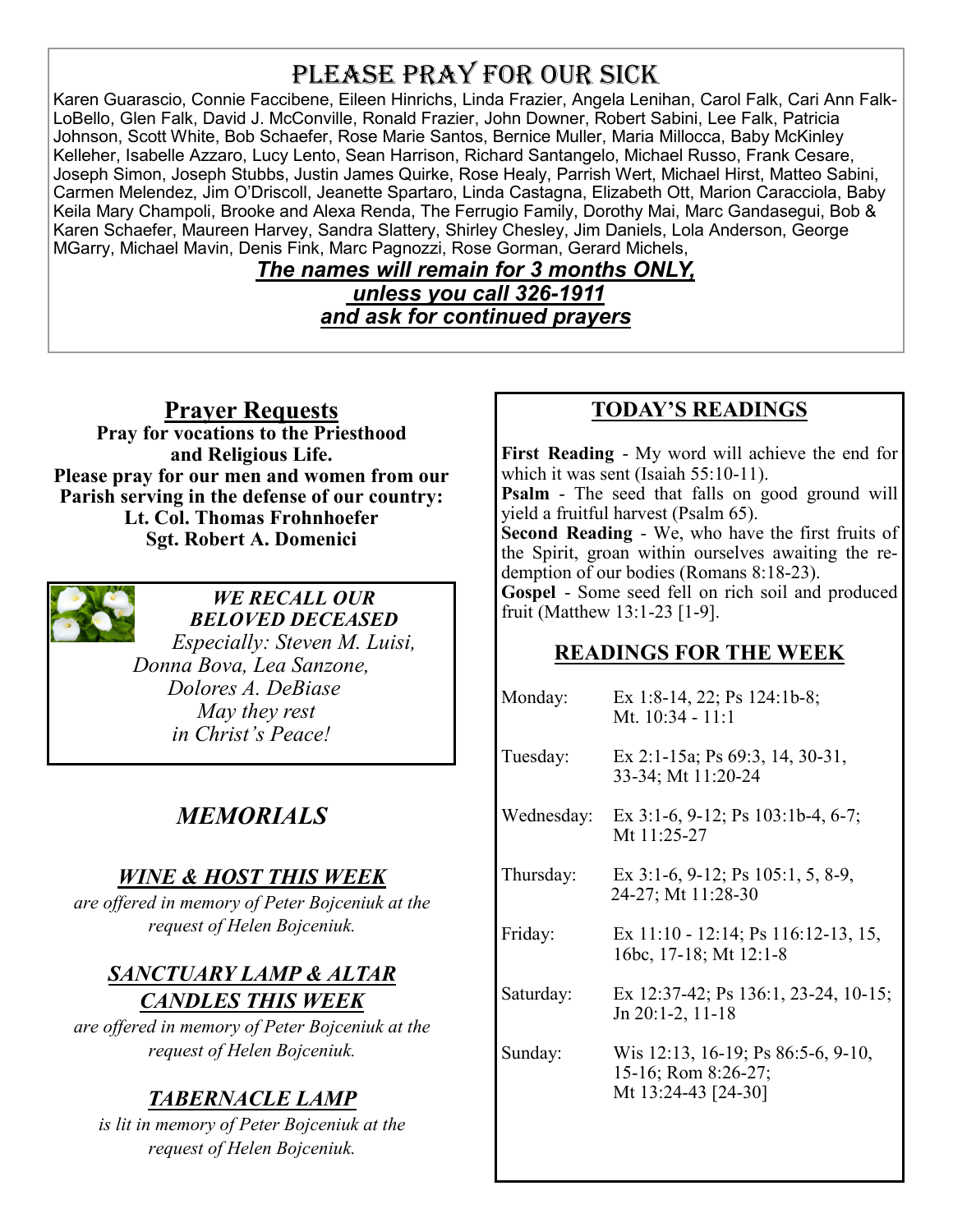*RELIGIOUS EDUCATION REGISTRATION*  is now available online! Click here: http.//stmargaretmv.com/religiouseducationprogram/ online-form/or visit our website at www.stmargaretmv.com and go to the Religious Education Program page. You can print forms and drop them off, or fill out the forms right online as well as pay online. We offer our program on Wednesdays for grades 1-8. Grades 1-4 meet from 4-5:30pm and the older grades meet evenings from 7-8:15pm. We are also offering an enrichment class for grade 8 that meets on Mondays from 4-5:15pm. If you have questions, please feel free to call 646-953-4044 or email stmargaretre@gmail.com, refer to the website or our parish app for updates in Religious Education. Blessings!

#### **~Ms. Joyce**

#### **FAITH DIRECT**

 Thank you for being a part of our St. Margaret Parish family. I appreciate all that you do for our parish and community by sharing your God-given gifts of time, talent, and treasure. Your active participation in the life of our parish helps us to fulfill our vision and mission.

 This summer, I pray that you will have some quiet and restful time that includes the love, joy and peace of being with family and friends. Please consider that St. Margaret Parish continues to be open for Mass, numerous activities, and the Sacraments. During these summer months, your generosity through *Faith Direct* can help provide the consistent resources we need to operate our parish ministries.

 Visit www.faithdirect.net and use our Church code **NY299.** 

 Thank you for your continued support of our parish family! May God, who is never outdone in generosity, bless you!

**~Fr. Armato** 

#### PLEASE EXCUSE THE ERROR ...

in the July 9th Bulletin. The deceased should have read Dorothy (Krapf) Speer

#### **DO YOU HAVE AN IPHONE OR AN ANDROID PHONE?**

Want to keep up with St. Margaret's news? Download our parish app. Daily Mass readings, prayers, bulletins and more. Just text the word "APP" to 88202 or search "My Parish App" in Google

Play Store or App Store.



 Do you feel something tugging at your heart, leading you to consider new ways of nourishing your faith? Are you feeling that the hectic demands of life are preventing you from connecting with others? Chances are you are not alone in feeling that something in your life needs to change.

 "ARISE Together in Christ" offers a unique opportunity for each of us, individually and as a parish community, to begin or to continue a faith journey that can deepen our relationship with God and with each other.

 It is our sincere hope that you will respond positively to this invitation and join us as we journey toward spiritual growth and new life in our parish community.

 75 parishioners participated in Seasons 1 & 2 and they are looking forward to participating in Season 3, which begins the week of October 8th.

 Watch Mass Bells for more information in September.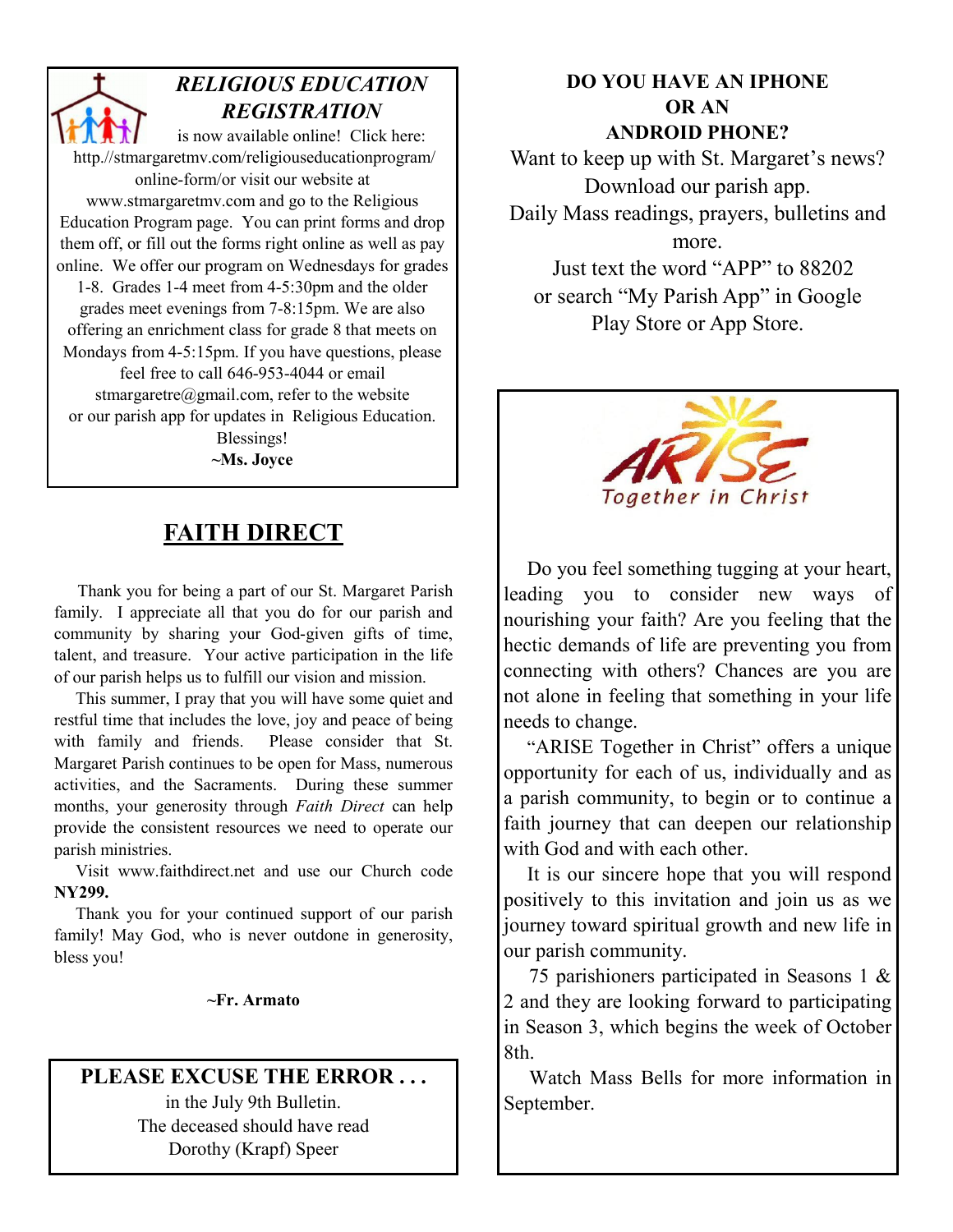#### **DEANERY NEWS . . .**

#### **HOLY LAND PILGRIMAGE**

10 days in the Holy Land, November 6-15, 2017 Hosted by Fr. John Mendonca, Pastor Our Lady of the Angelus Parish Only \$3,299 p/p, double occupancy from N.Y. For more information, contact Fr. Mendonca at 718-897-4444 or frjohn6363@gmail.com

#### **POSITION AVAILABLE**

Fr. Carrano, Pastor of Our Lady of Hope Parish, is looking for a full-time secretary-bookkeeper. The candidate must be very knowledgeable in computers and publisher software. If interested, please call him at 718-429-5438 during regular business hours.

#### **MAGGIE'S LITTLE THEATER at St. Margaret Parish**  *presents*  **JOSEPH and the AMAZING TECHNICOLOR DREAMCOAT**

Lyrics by Tim Rice Music by Andrew Lloyd Webber Music Director: Sarah Glassman Choreographer: Lindsay Levy Co-Directors Lindsay Levy & Joe Annese

#### **PERFORMANCES**

Saturday, July 22 at 8:00pm Sunday, July 23 at 2:30pm Friday, July 28 at 8:00pm Saturday, July 29 at 8:00pm Sunday, July 30 at 2:30pm Admission: Adults \$20/Seniors \$15/ Children (under 11 years) \$12 **FOR RESERVATIONS** 

917-579-5389 or visit www.maggieslittletheater.org/tickets



THE ST. VINCENT dePAUL FOOD PANTRY is located at 66-25 79 Place The pantry is open on WEDNESDAY AND SATURDAY from 10am to 12 Noon.

**THE FOOD PANTRY WILL BE CLOSED ON ALL SATURDAYS IN JULY AND AUGUST IT WILL BE OPEN EVERY WEDNESDAY BETWEEN 10:00AM AND 12 NOON** 

#### *THE ST. VINCENT dePAUL CLOTHING PICK UP*

will take place on Sunday, July 30th. from 8:30am to 12:30pm. The truck will be on 79th place for your items.

#### **PLEASE DO NOT LEAVE YOUR ITEMS AT THE RECTORY**

#### **SAINT MARGARET GIFT SHOP**

open Wednesdays, 12pm - 4pm Saturdays, 4pm - 5pm and Sundays, 9am - 1pm We have a selection of religious goods: Rosaries - Medals - Gifts - Crucifixes Statues - Bibles and other books **AND MORE!** 

If we don't have it, we'll try to get it for you. The Gift Shop is located in the rectory. Please use the red side door in the parking lot. If the door is closed, please knock. Contact us: StMargGiftShop@yahoo.com

#### **THE GIFT SHOP WILL BE CLOSED ON** *WEDNESDAYS* **DURING JULY AND AUGUST**